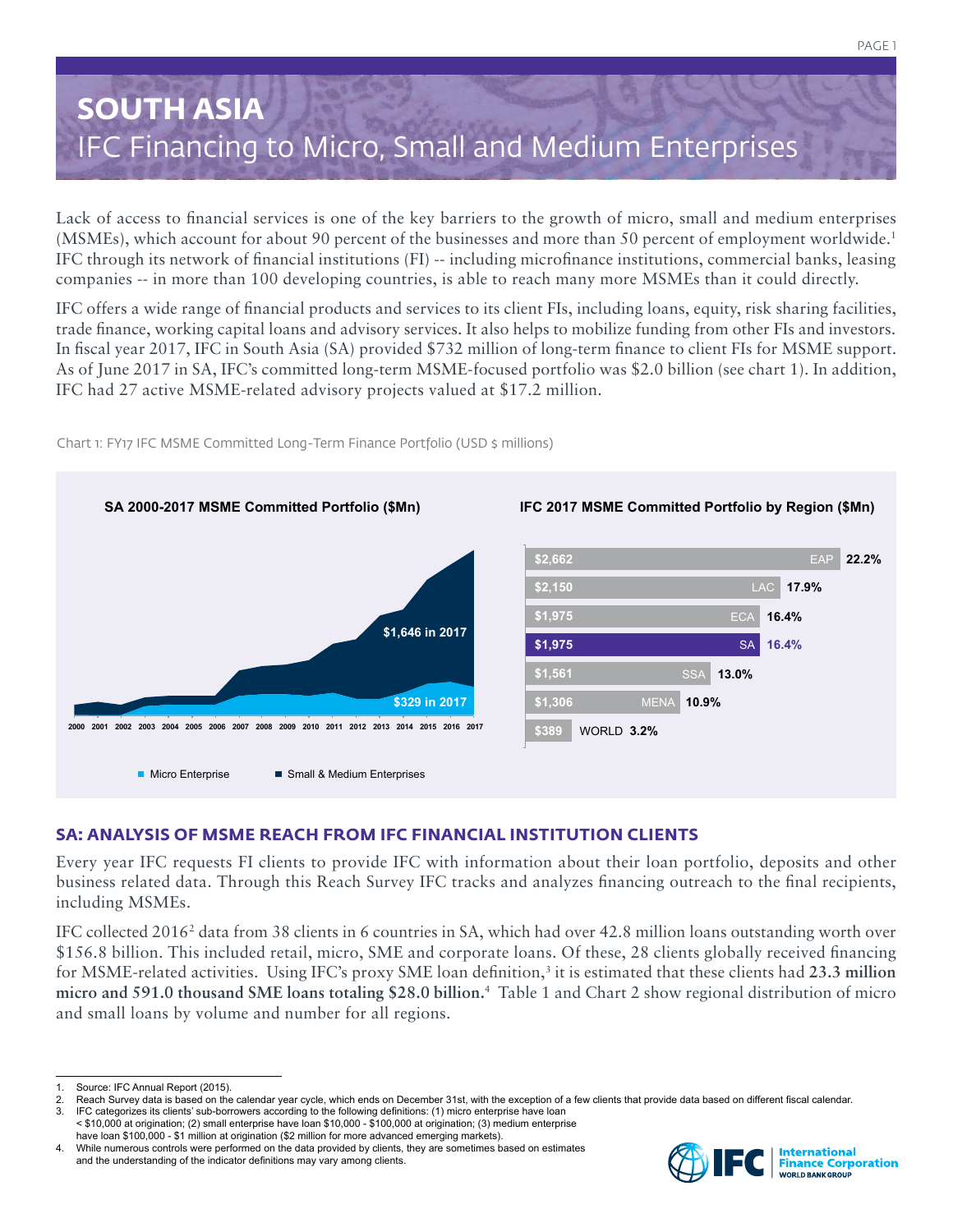

Table 1: IFC FI Clients' Micro and SME Outstanding Loan Portfolio by Region, 2016

| <b>Region</b>                   | <b>Micro Loans</b> |             | <b>SME Loans</b> |             | <b>MSME Loans</b> |             |
|---------------------------------|--------------------|-------------|------------------|-------------|-------------------|-------------|
|                                 | # Millions         | \$ Billions | # Millions       | \$ Billions | # Millions        | \$ Billions |
| East Asia and the Pacific       | 9.7                | 27.1        | 5.3              | 177.8       | 15.0              | 204.8       |
| Europe and Central Asia         | 3.2                | 6.3         | 1.0              | 50.5        | 4.2               | 56.8        |
| Latin America and the Caribbean | 11.8               | 10.5        | 1.2              | 84.3        | 13.0              | 94.8        |
| Middle East and North Africa    | 2.8                | 4.5         | 0.2              | 14.8        | 3.0               | 19.3        |
| <b>South Asia</b>               | 23.3               | 10.9        | 0.6              | 17.2        | 23.9              | 28.0        |
| Sub-Saharan Africa              | 2.8                | 1.4         | 0.1              | 6.6         | 2.9               | 8.0         |
| <b>Total Loans</b>              | 53.7               | 60.7        | 8.3              | 351.1       | 62.0              | 411.8       |

Chart 2: IFC FI Clients' Micro and SME Outstanding Loan Portfolio Distribution (%), 2016



#### **SA: IFC CLIENTS' MSME LOAN PORTFOLIO BY TYPE OF IFC ENGAGEMENT**

IFC places its MSME clients in two categories: FIs supported by IFC in the area of microfinance – clients with microfinance-focused engagements; and FIs supported by IFC in the area of SME financing – clients with SMEfocused engagements. In 2016, IFC collected or extrapolated data from 10 microfinance and 18 SME-focused engagements in SA. SME-focused clients funded about 10.1 percent of the total number of micro loans representing 32.6 percent of the total funding for the microenterprises. The microfinance focused clients also crossed over to SME with 28.0 percent of the number of SME loans and 8.0 percent of the total volume. In addition, 50.0 percent of clients with microfinance-focused engagement and 44.4 percent of clients with SME-focused engagement received advisory services.



PAGE 2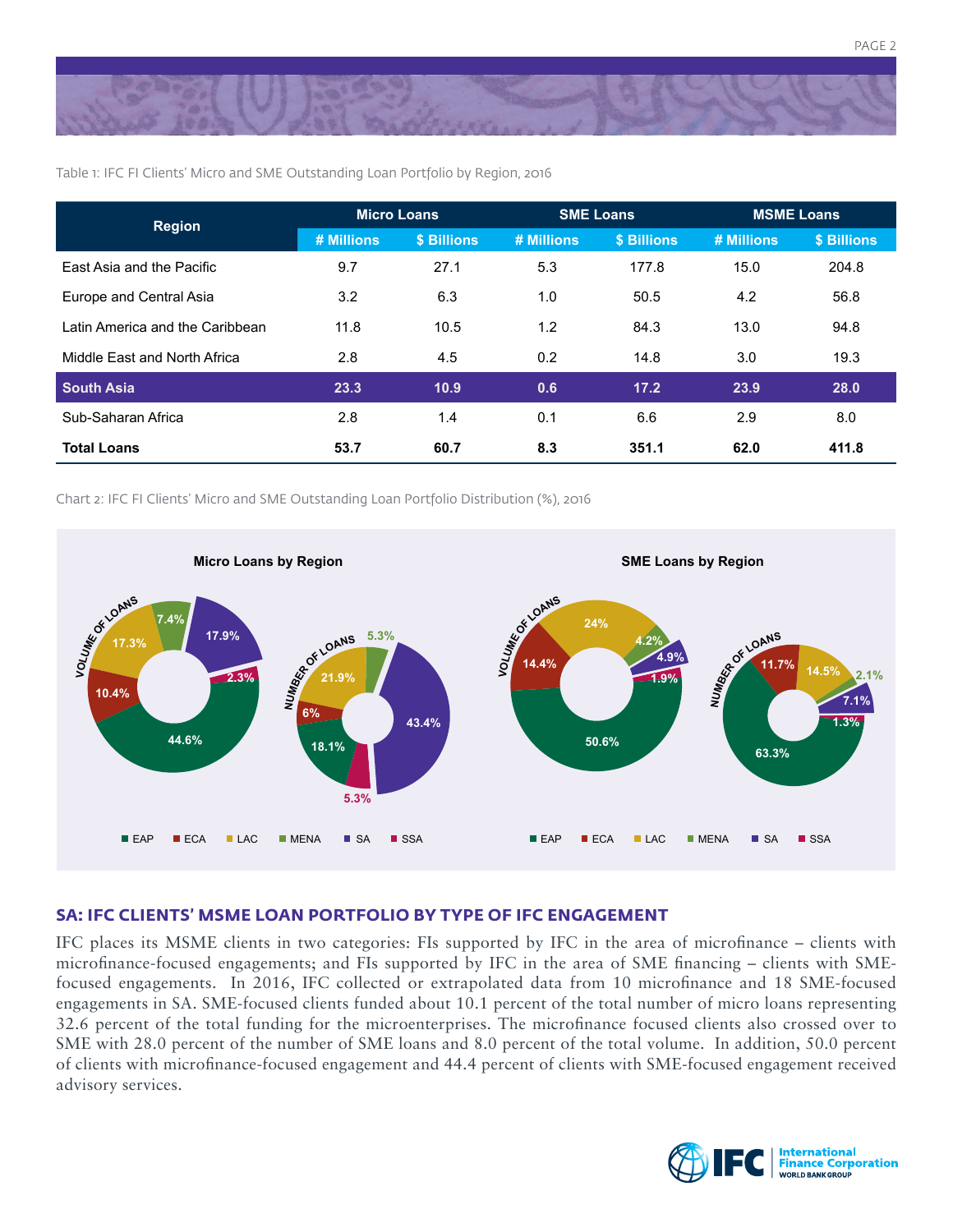

Table 2: Microfinance-Focused Engagements in SA<sup>5</sup>

Table 3: SME-Focused Engagements in SA<sup>6</sup>

|              | <b>Outstanding</b><br><b>Loan Portfolio</b> |             | Average<br><b>Loan Size</b> | <b>NPLs</b> |                  | <b>Outstanding</b><br><b>Loan Portfolio</b> |      | Average<br><b>Loan Size</b> | <b>NPLs</b> |
|--------------|---------------------------------------------|-------------|-----------------------------|-------------|------------------|---------------------------------------------|------|-----------------------------|-------------|
| Loan Type    | # Millions                                  | \$ Billions |                             | %           | <b>Loan Type</b> | # Millions \$ Billions                      |      |                             | $\%$        |
| Micro        | 20.9                                        | 7.3         | 350                         | 0.5%        | Micro            | 2.4                                         | 3.5  | 1.501                       | 4.5%        |
| <b>SME</b>   | 0.2                                         | 1.4         | 8.238                       | 0.1%        | <b>SME</b>       | 0.4                                         | 15.8 | 37.130                      | 4.1%        |
| <b>Total</b> | 21.1                                        | 8.7         | 412                         | 0.4%        | <b>Total</b>     | 2.8                                         | 19.3 | 6.935                       | 4.2%        |

Notably, the portfolios of micro and SME-focused engagements were different in terms of loan performance. The clients receiving microfinance focused financing and services reported very low non-performing loan (NPL) levels – less than 1 percent. The NPL level was at 4.2 percent among clients with SME-focused engagements (see Tables 2 and 3).

### **SA: IFC CLIENTS' LOANS TO WOMEN AND WOMEN-OWNED MSMES**

Gender equality is a fundamental condition for a prosperous and sustainable world; however, in many countries women have lower access to education, employment, business opportunities and financial services, as well as unequal social status and rights. The annual estimated credit gap for women-owned SMEs is about \$260-320 billion.7

To address this challenge, IFC launched Banking on Women Program that promotes financing for women-owned SMEs. In addition, recently IFC requested clients to report on their loan portfolios to women-owned enterprises. In 2016, 13 IFC FI clients provided data for micro loans to women while 9 FI clients provided SME loans to women data. These clients provided about 94.2 percent of micro loans by number to women, and 5.2 percent of total SME loans by number to women-owned firms<sup>8</sup> (see Table 4).

Table 4: SA: IFC FI Clients' Loans to Women and Women-owned MSMEs

|            | Number of<br><b>Loans to Women</b> | <b>Total Volume of</b><br><b>Loans to Women</b> | Number of<br><b>Loans to Women</b> | <b>Total Volume of</b><br><b>Loans to Women</b> | <b>NPLS</b> |
|------------|------------------------------------|-------------------------------------------------|------------------------------------|-------------------------------------------------|-------------|
| Loan Type  | # 000                              | <b>\$ Millions</b>                              | % Of total                         | % Of total                                      | $\%$        |
| Micro      | 14.415.9                           | 4.716.39                                        | 94.2%                              | 65.2%                                           | 0.5%        |
| <b>SME</b> | 11.3                               | 274.52                                          | 5.2%                               | 3.7%                                            | 3.2%        |

## **SA: MSME LOAN PORTFOLIO GROWTH AND DYNAMICS**

The volume of micro and SME loans by IFC's portfolio of MSME client FIs has grown consistently over time. Three main factors influence MSME loan portfolio growth: 1) changes in the MSME portfolio among existing IFC clients, 2) entries of new clients, and 3) exits of existing clients, when, for example, IFC clients fully repay their loans. The dynamics of these factors determines the MSME reach growth trends from year to year. Thus, in the post-financial crisis period (2011-2016), the MSME loan portfolio increased 35.0 percent by number, and 9.1 percent by volume on a compounded basis.

During 2015-2016, the volume of MSME loans decreased by 35.5 percent, however the number of loans increased by 21.6 percent. In 2016, new clients contributed with 5.0 thousand MSME loans totaling \$3.4 billion. Also, 21 MSMEfocused clients reported data in 2014, 2015, and 2016. During this period, the number of MSME loans they provided grew by 13.6 percent and volume increased by 13.9 percent on a compounded basis.



<sup>5,6.</sup> Average Loan Size and NPLs do not include extrapolated data.<br>7. IEC Enterprise Gan Database (2011) http://smefinanceforum.org

IFC Enterprise Gap Database (2011). http://smefinanceforum.org/data-sites/ifc-enterprise-finance-gap

<sup>8.</sup> IFC defines women-owned SME as a firm with (a) > 51 percent ownership/stake by a woman/women; or (b) > 20 percent owned by a woman/women AND 1 woman as CEO/COO (President/Vice-President) as well as 30 percent of the board of directors being women where a board exists; and which received loans from \$10,000 to \$1 or 2 million at origination.